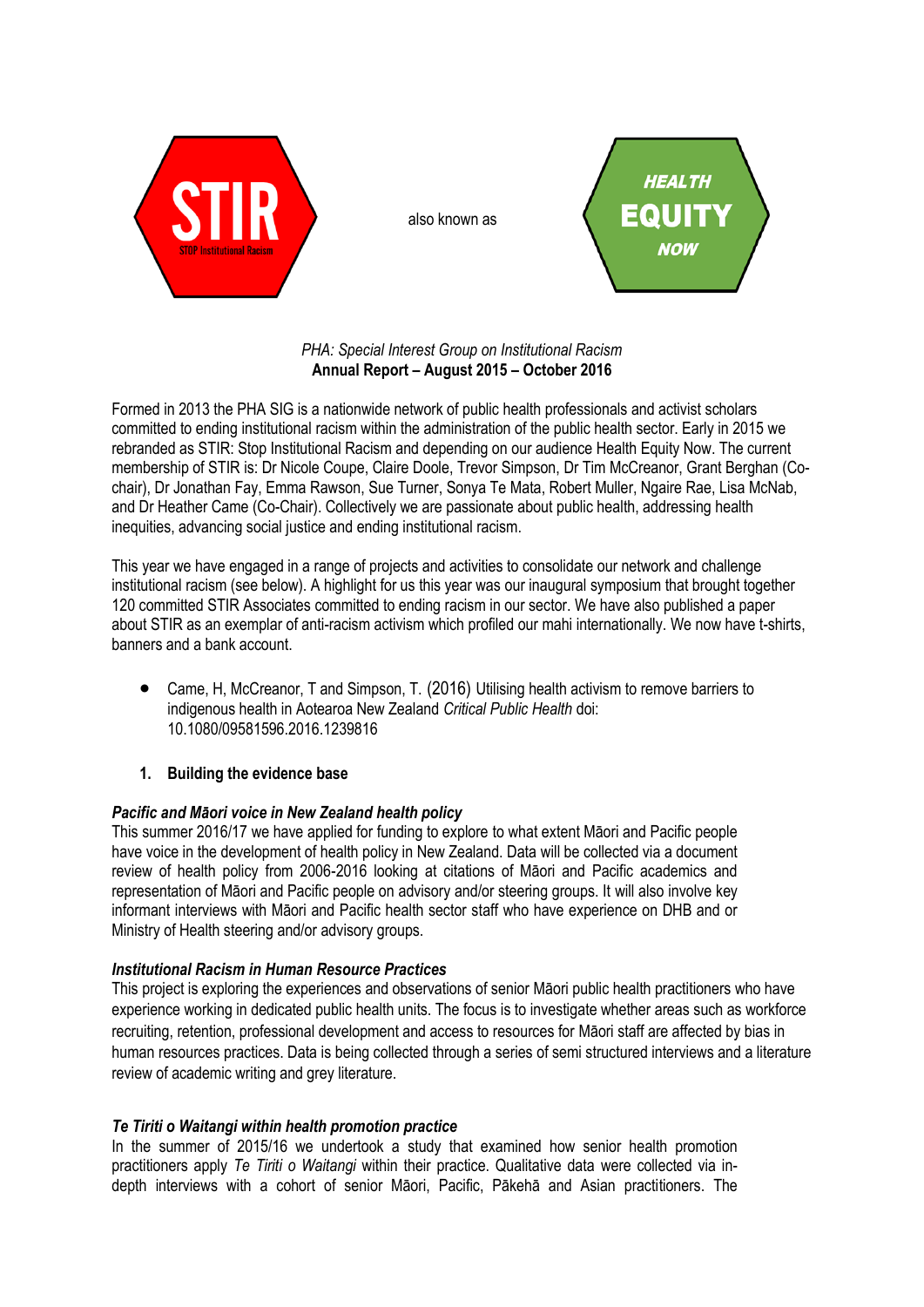questions focussed on success stories of working with Te Tiriti o Waitangi and application in relation to the articles of Te Tiriti. Papers on i) kāwanatanga, ii) tino o rangatiratanga and iii) ōritetanga are currently under review.

## *Benchmarking Crown public health funding and contracting practices*

In summer of 2014/15 we collected data for our longitudinal study, tracking racism/equity in public health providers' experiences of their public health funders. Through a nationwide telephone survey, the qualitative and quantitative data from primary health organisations, public health units, nongovernmental organisation and Māori and Pacific health providers were gathered. Paper on the Māori data is under review, a paper on the Pacific data is being finalised and the following paper has been published.

 Came, H., McCreanor, T., Doole, C., Simpson, T. (2016) Realising the rhetoric: Refreshing public health providers' efforts to honour Te Tiriti o Waitangi. *Ethnicity and Health*. doi: 10.1080/13557858.2016.1196651

### *Systems change research*

STIR is still committed to testing whether systems change theory can be effectively used to strengthen health policy and minimise heath inequities in the context of New Zealand. Unfortunately, we have been unable to secure funding to get this project off the ground. We have a possible site for a pilot and continue to strengthen our relationship with US expert in systems change and institutional racism Derek Griffith. A paper about racism as a wicked public health problem is currently under review.

### **2. Anti-racism awareness gigs**

The team continues to accept invitations to speak about institutional racism and anti-racism praxis. We have presented to the following organisations, conferences/hui in the last year:

- Identities network: Constructing and contesting dominant identities in Aotearoa Webinar
- Taranaki District Health Board New Plymouth
- International Union of Health Promotion and Education Conference Curitiba, Brazil
- NZNO Regional Conference. Auckland
- UNITEC Auckland
- Waitangi Workshop Series, New Plymouth District Council, New Plymouth
- Regional Public Health, Hutt Valley District Health Board, Lower Hutt
- Psychosynthesis Aotearoa NZ, Auckland
- NZNO National Conference, Wellington
- Sixth Asian-Pacific Occupational Therapy Congress, Rotorua
- Public Health Association Conference, Dunedin
- Indigenous Health, Equity and Agency Symposium, Auckland

Presentations are booked for the 15th World Congress of Public Health, International Community Development Conference, American Public Health Association Annual Meeting and Vanderbilt University.

STIR also jointly hosting an Ant-Racism Master Class in September with Tāmaki Tiriti Workers and Network Waitangi Whangarei.

#### **3. Influencing and Developing Policy**

In 2014 New Zealand had a world first with our peak health promotion and public health organisations endorsing a joint institutional racism policy. We recently contacted those that have endorsed our policy to see how progress was going on implementation. See appendix one for the responses from the Health Promotion Forum and the Public Health Association.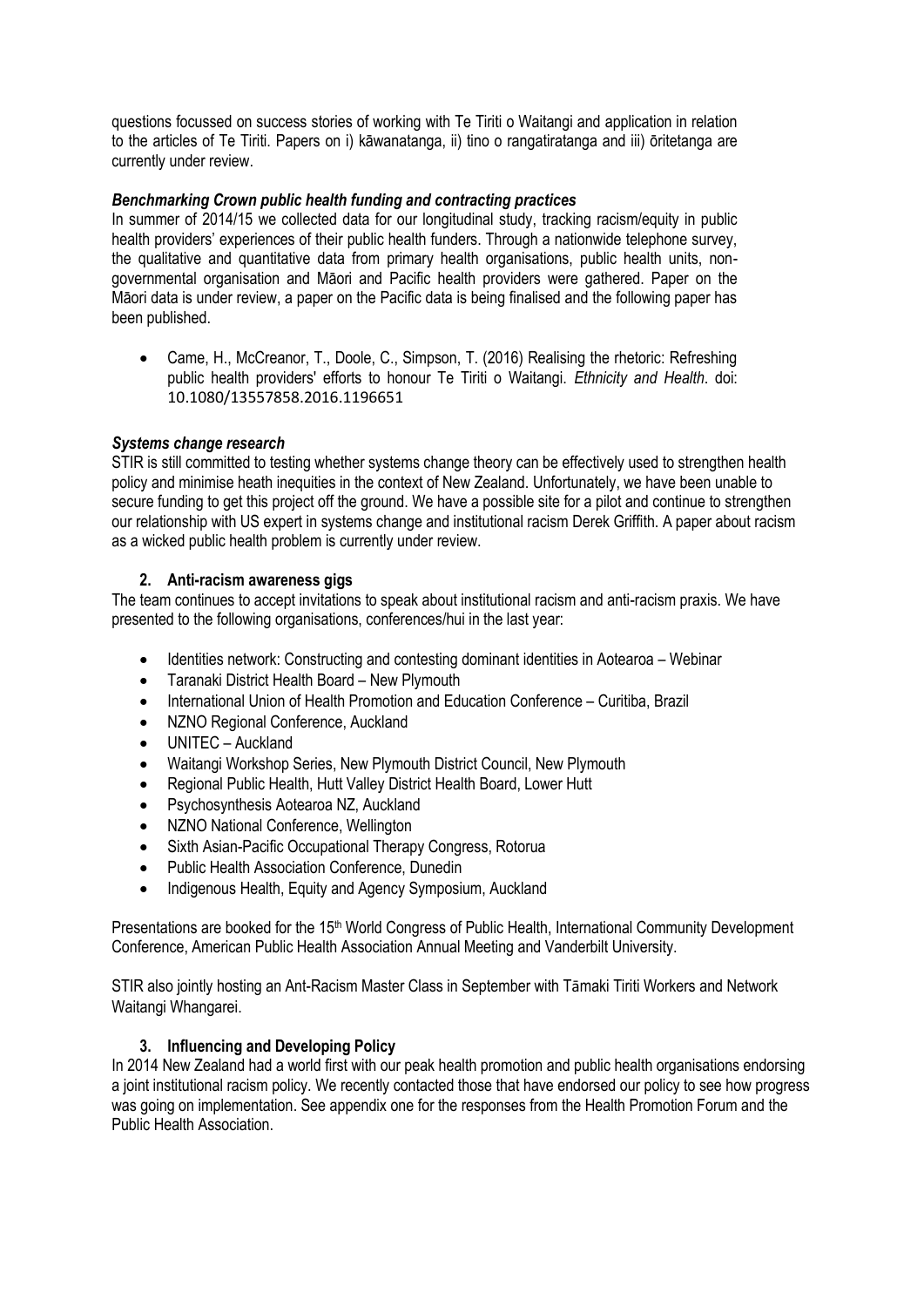STIR completed a major submission on the revised *New Zealand Health Str*ategy and upsized this submission into a paper. STIR felt the NZHS is not Tiriti-based, will not address institutional racism and is likely to increase health inequities.

 Came, H, McCreanor, T, Doole, C, Rawson, E. (In press). The revised New Zealand Health Strategy another chance to address health equity. *New Zealand Medical Journal*

## **4. STIR Symposium**

The STIR symposium attracted 120 participants from across the public health sector to Te Mahurehure Marae. Speakers included Prof Yin Paradies and Asso. Prof Dominic O'Sullivan from Australia, Asso. Prof Derek Griffith from USA, Mayor Andrew Judd and Dame Susan Devoy and our own Dr Heather Came and Grant Berghan. A postgraduate concurrent session included Jenny Rankine, Emma Rawson and Mahdis Azarmandi. Speakers talked about sites of racism, anti-racism praxis, strategies for organising, equity, bystander interventions, indigenous health and te Tiriti o Waitangi.



Some of the crew at STIR symposium.

The key messages of the day were we need to talk about racism. The flipside to racism is unearned privilege. Racism is unfair damages health and is modifiable. We need to plan to end racism by engaging in collective action. Everyone can contribute something within their sphere of influence. Supporting people is political work. STIR is currently collating the findings of a regional mapping exercise and pledge process conducted at the hui. There was pleasing media coverage of the lead up to the event, the event and subsequently.

# **5. Media Outreach**

STIR has had a strengthened media coverage about our work this year (see below). We continue to host a closed facebook page and we are building a STIR web page.

- Turia, T. (4/10/2016). Institutional racism The evil whose time is up*. New Zealand Herald*
- Brown, R. (28/9/2016). Fear at heart of failure to act on institutional racism and disparity *New Zealand Doctor Newspaper.*
- (14/9/2016) Call for institutional racism inquiry *Radio New Zealand*.
- (13/9/2016) Symposium tackles race relations in NZ *Te Karere*
- (13/9/2016) Māori health providers scrutinised more closely & accusations of racism in health funding *Radio New Zealand*
- Brown, R. (12/9/2016) Fear of political fallout hinders real progress in Māori health. *New Zealand Doctor*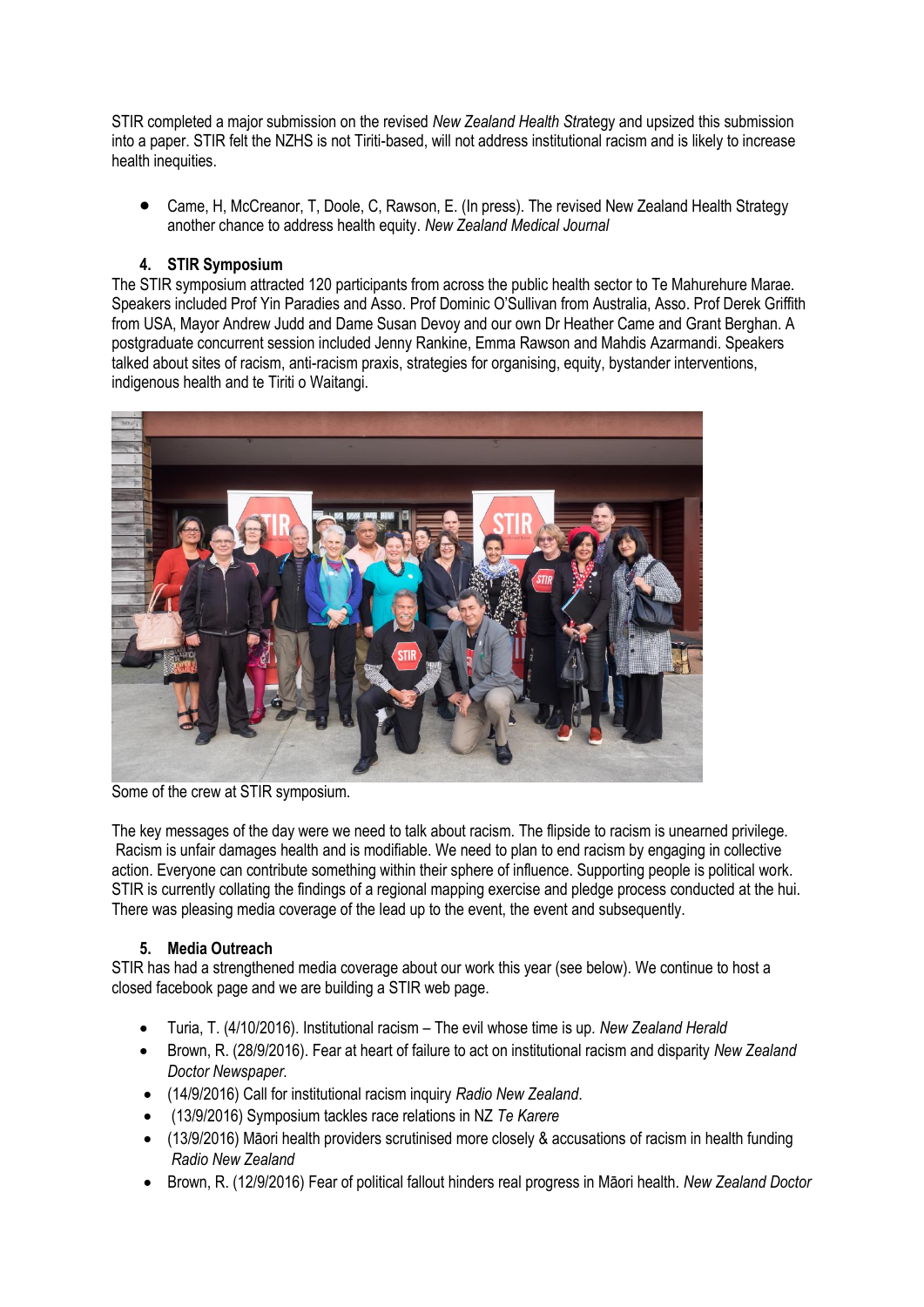- (29/8/2016). Māori doctors say Ministry of Health racism costing lives & The politics of Māori health. *Radio New Zealand*
- (Oct 2015). Health policy creating health inequities. *Kai Tiaki Nursing*. (21/9), pp 16.

## **Fiscal Update**

As of 1/10/2016 we have a balance of \$7583.54.

## **Our plans looking forward**

Looking ahead to 2017 we continue to be proactive in maintaining the backbone of our group so that we have a sustainable platform to affect change. We plan to continue to strengthen our international networks and our major project of the year will be developing a parallel shadow report in to the New Zealand government *Committee for the Elimination of All Forms of Racial Discrimination* report that is due in June 2017.

We will continue to engage with Crown agencies, and all interested others, about how we can strengthen health policy and funding practices to transform racism and strengthen health equity.

Feel free to get in touch if you want further information about any part of our work or if you want to become part of our wider e-network and/or facebook presence.

Contact co-chairs of STIR [grant.berghan@xtra.co.nz](mailto:grant.berghan@xtra.co.nz) or [heather.came@aut.ac.nz](mailto:heather.came@aut.ac.nz)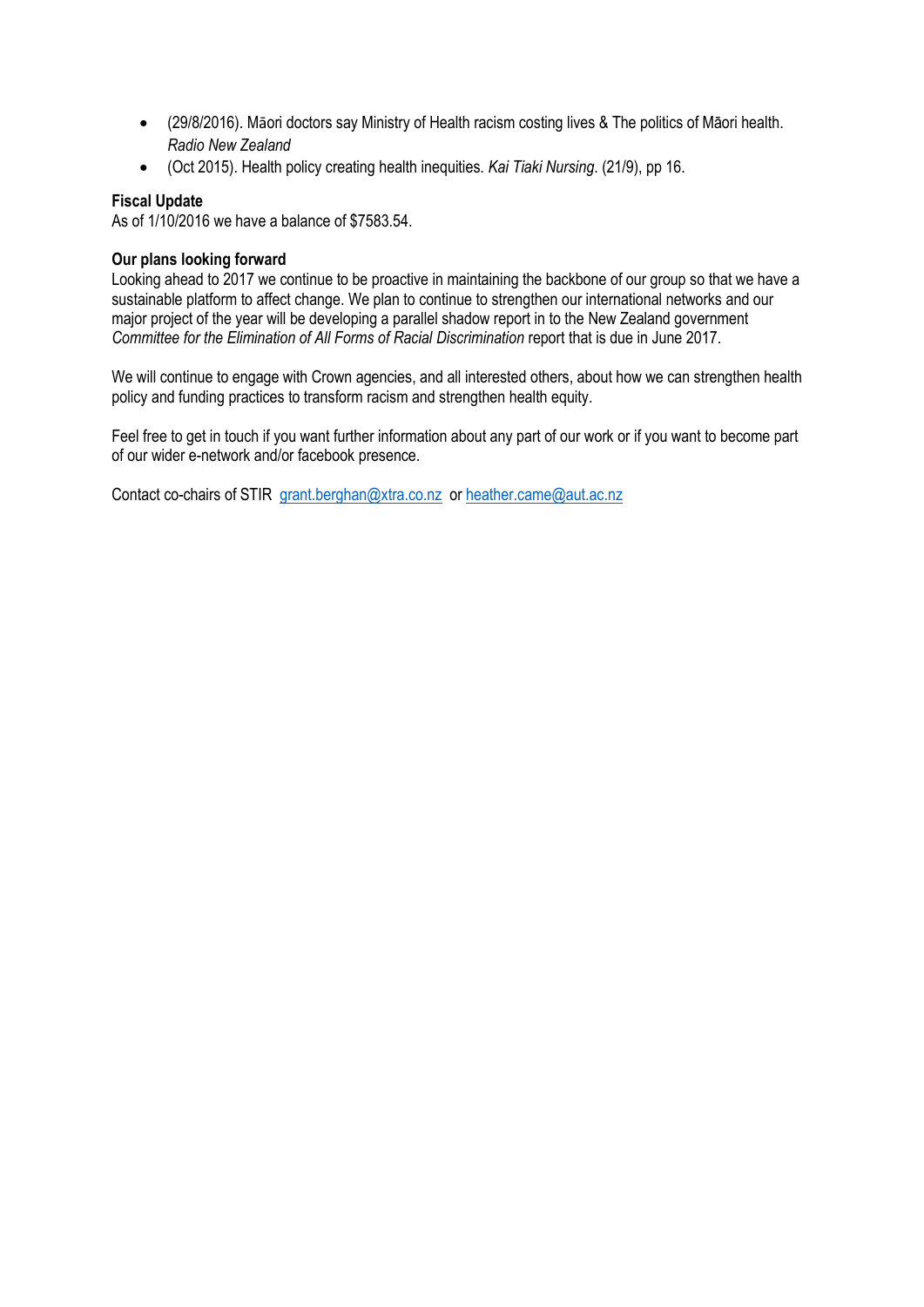### **Appendix One: Institutional Racism Policy Implementation Health Promotion Forum Statement**

HPF continues to fully support the work of STIR. We look to not only endorse and disseminate information on the policy on institutional racism but to incorporate this into much of the core work that we do. STIR is a key organisation which articulates well our HPF constitutional approach to health as a human right, *Te Tiriti o Waitangi* as the key constitutional document underpinning health in Aotearoa NZ and our drive to increase health equity.

Institutional racism remains a significant impediment to improving health outcomes for Maori, Pacific and other ethnic groups and it is on this basis that we wish to continue in a close, active and collaborative relationship with the STIR group. We believe that the spectre of institutional racism will impede our collective aspiration and drive to improve health outcomes for Maori and therefore for all. We welcome any approach to unravelling this unnecessary, unfair and unjust situation.

We are very appreciative to STIR for their continuing work in building an evidence base on IR and its determinants, drawing on a very wide network of experts and activists (local, regional and global) and providing a central hub for discussion on this very important kaupapa.

We note and appreciate that other groups and individuals working in and around this issue are gravitating to STIR as a base from which we can all share our knowledge, resources and experiences. We feel this demonstrates that STIR are increasingly being seen as the lead group and central pillar for this work.

Finally, we thank STIR for the incredibly good work it has managed to do over a relatively short period on the backs of a small committed voluntary workforce and trust that our working relationship will remain at least until such time as IR becomes a thing of the past. Congratulations STIR, continue the good work.

## **Public Health Association statement**

1. Actively support a planned approach to transforming racism [\(34,](x-msg://52/#x__ENREF_34) [61,](x-msg://52/#x__ENREF_61) [63,](x-msg://52/#x__ENREF_63) [82\)](x-msg://52/#x__ENREF_82).

The PHA adopted a remit at its 2015 AGM to:

- i) Reaffirm its commitment to engaging with Te Tiriti o Waitangi.
- ii) Develop an interim Te Tiriti o Waitangi responsiveness plan to transition to a Tiriti based organisation.
- iii) Support action to ensure all PHA branches have mana whenua representation.

A three-year implementation plan was adopted by the Executive Council in March 2016, including a requirement to report progress to the Maori caucus anniversary hui as well as the PHA AGM in November.

2. Invest in strengthening political and cultural competencies of the public health sector and normalising Te Tiritibased practice [\(8,](x-msg://52/#x__ENREF_8) [44,](x-msg://52/#x__ENREF_44) [53,](x-msg://52/#x__ENREF_53) [55,](x-msg://52/#x__ENREF_55) [61,](x-msg://52/#x__ENREF_61) [66-69,](x-msg://52/#x__ENREF_66) [83,](x-msg://52/#x__ENREF_83) [84\)](x-msg://52/#x__ENREF_84).

- the PHA does not have capacity to undertake cultural competency training
- implementation of the remit to re-affirm commitment to Te Tiriti is a step towards normalising Tiriti-based practice.

3. Promote informed debate and specific calls to action to address racism [\(45,](x-msg://52/#x__ENREF_45) [53,](x-msg://52/#x__ENREF_53) [55,](x-msg://52/#x__ENREF_55) [68,](x-msg://52/#x__ENREF_68) [85\)](x-msg://52/#x__ENREF_85).

- the PHA's weekly *Bulletin* and monthly *Kawerongo Hiko* newsletter regularly inform members and other subscribers on issues as they arise in the 'mainstream' and in Maori media
- two Maori Public Health symposia (July 2015 and May 2016) addressed issues that touched on institutional racism.
- the 2015 symposium included : Carla Houkamau on diverse Maori identities and racism, Hautahi Kingi on economic inequality
- the 2016 symposium included a presentation by Carla Houkamau on unconscious bias in the context of racism